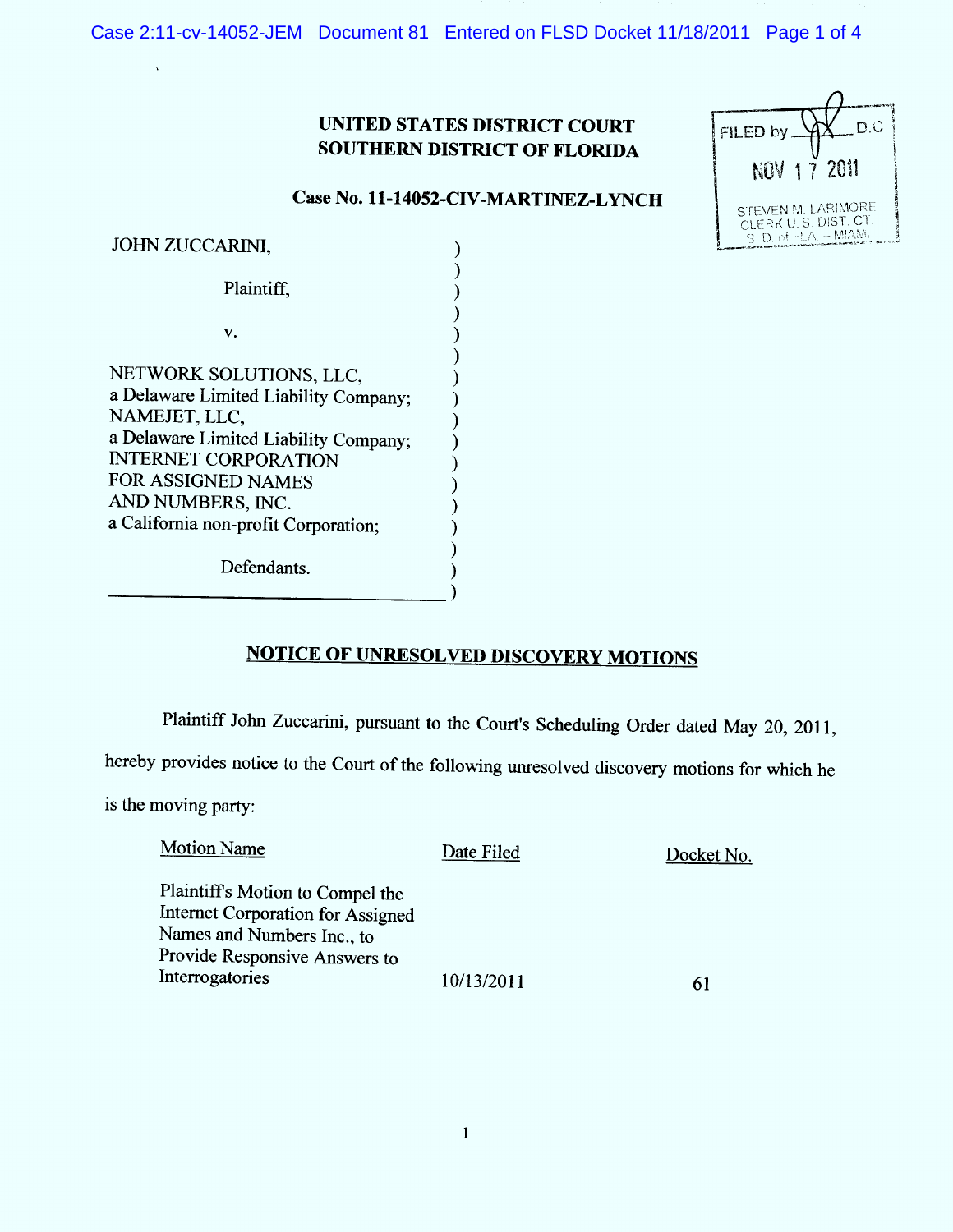| <b>Motion Name</b>                                                                                                   | Date Filed | Docket No. |
|----------------------------------------------------------------------------------------------------------------------|------------|------------|
| <b>Plaintiff's Motion to Compel</b><br>Network Solutions, LLC<br>to Provide Responsive<br>Answers to Interrogatories | 10/13/2011 | 62         |
| <b>Plaintiff's Motion to Compel</b><br>NameJet, LLC to Provide<br><b>Responsive Answers</b><br>to Interrogatories    | 10/13/2011 | 63         |
| <b>Plaintiff's Motion for Extension</b><br>of Time to File Supplemental<br><b>Witness List</b>                       | 10/26/2011 | 68         |

Zuccarini states to the Court without a ruling on the motions to Compel all the Defendants to provide responsive answers to the First Set of Interrogatories, Zuccarini has been unable to continue further discovery. Without answers to the First Set of Interrogatories from all the Defendants citing individuals who have knowledge of the facts of this instant action, Zuccarini has been unable to confidently identify any person from which a deposition can be taken.

In addition, Zuccarini has been unable to determine the actual total financial damages caused by the contested auctioning of the fourteen domain names of this instant action, as Defendants Network Solutions, and NameJet, have objected to answering questions in the First Set of Interrogatories related to that issue.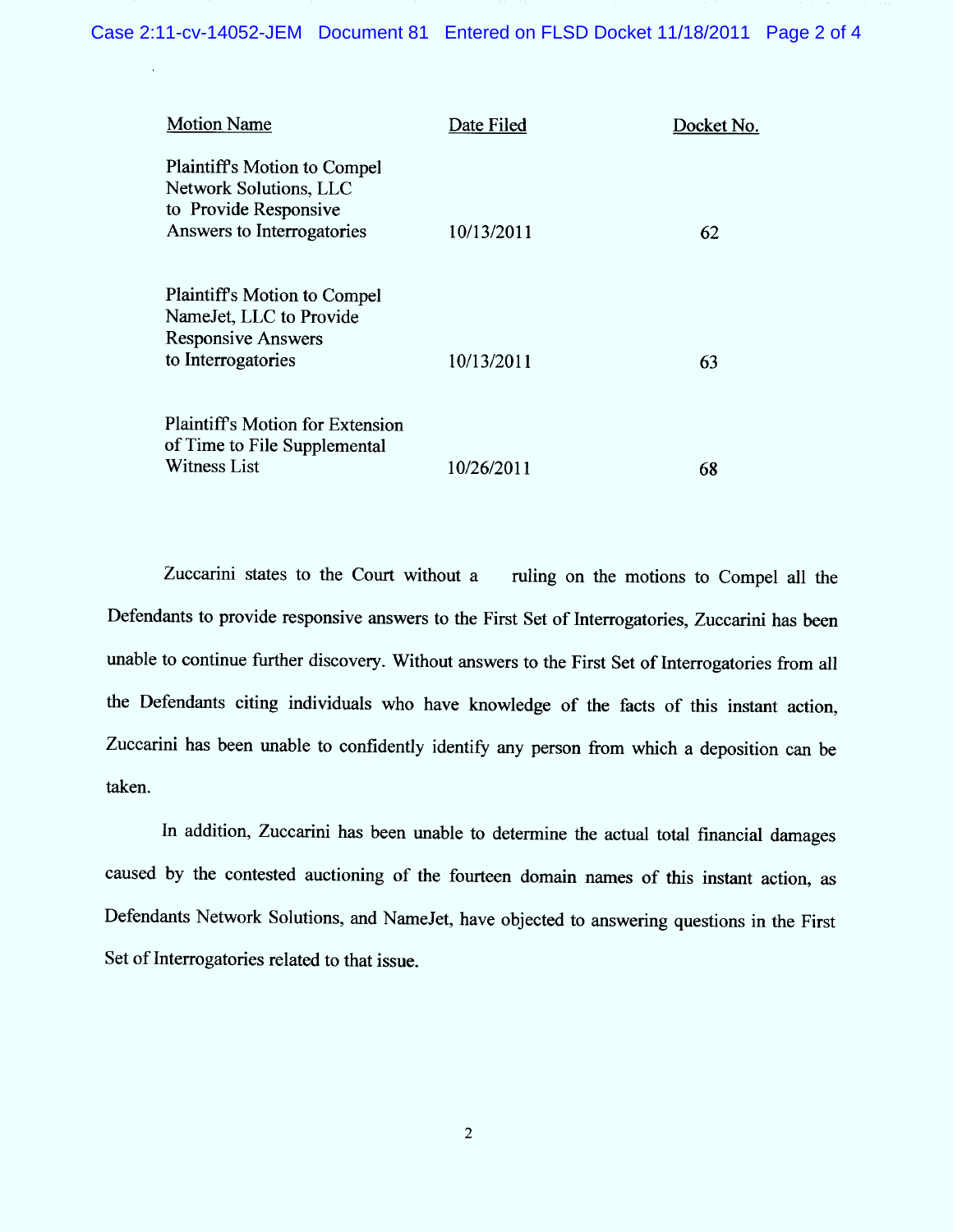Case 2:11-cv-14052-JEM Document 81 Entered on FLSD Docket 11/18/2011 Page 3 of 4

Respectfully Submitted, this 16th day of November, 2011.

 $\hat{\mathbf{r}}$ 

 $By: 20$ m Luccarrier /

// JOHN CCARINI, Pro Se 190 SW Kanner Highway Stuart, FL 34997 (772) 631-3887 raveclub@comcast.net